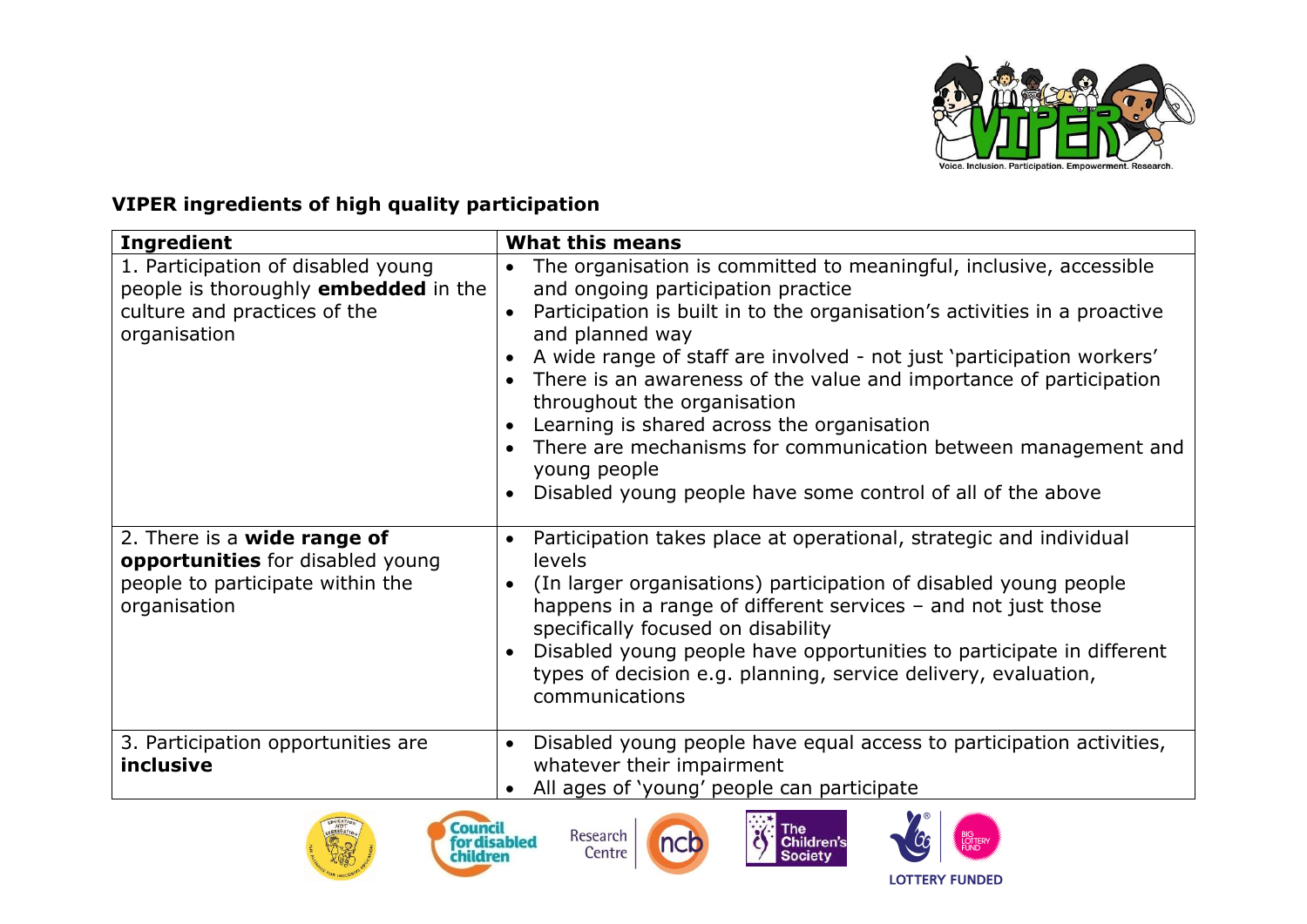

|                                                                                          | Disabled young people can access 'mainstream' participation<br>$\bullet$<br>opportunities                                                                                                                                                                                                                                                                                                            |
|------------------------------------------------------------------------------------------|------------------------------------------------------------------------------------------------------------------------------------------------------------------------------------------------------------------------------------------------------------------------------------------------------------------------------------------------------------------------------------------------------|
| 4. Participation activities are<br>accessible                                            | Barriers are removed<br>$\bullet$<br>A range of different approaches and methods are used flexibly and<br>creatively<br>Activities are appropriate to the age, abilities and access<br>$\bullet$<br>requirements of the young people<br>Disabled young people have a say about the methods and activities<br>$\bullet$<br>used                                                                       |
| 5. Disabled young people set the<br>agenda                                               | Disabled young people have choice over the decisions they<br>$\bullet$<br>participate in<br>Disabled young people take ownership and initiate work themselves<br>$\bullet$                                                                                                                                                                                                                           |
| 6. Participation is a positive and<br>meaningful experience for disabled<br>young people | Disabled young people get something they value from their<br>$\bullet$<br>participation experience<br>Disabled young people understand the purpose of the activities, and<br>$\bullet$<br>the ways in which their contributions will be used<br>Disabled young people feel that their contributions are valued by<br>$\bullet$<br>others<br>Activities are also enjoyable in themselves<br>$\bullet$ |
| 7. Staff have appropriate attitudes,<br>understanding and skills                         | Staff understand the meaning of participation $-$ they enable young<br>$\bullet$<br>people to speak out, they do not speak for them<br>Staff give young people choice, they do not lead                                                                                                                                                                                                              |











**LOTTERY FUNDED**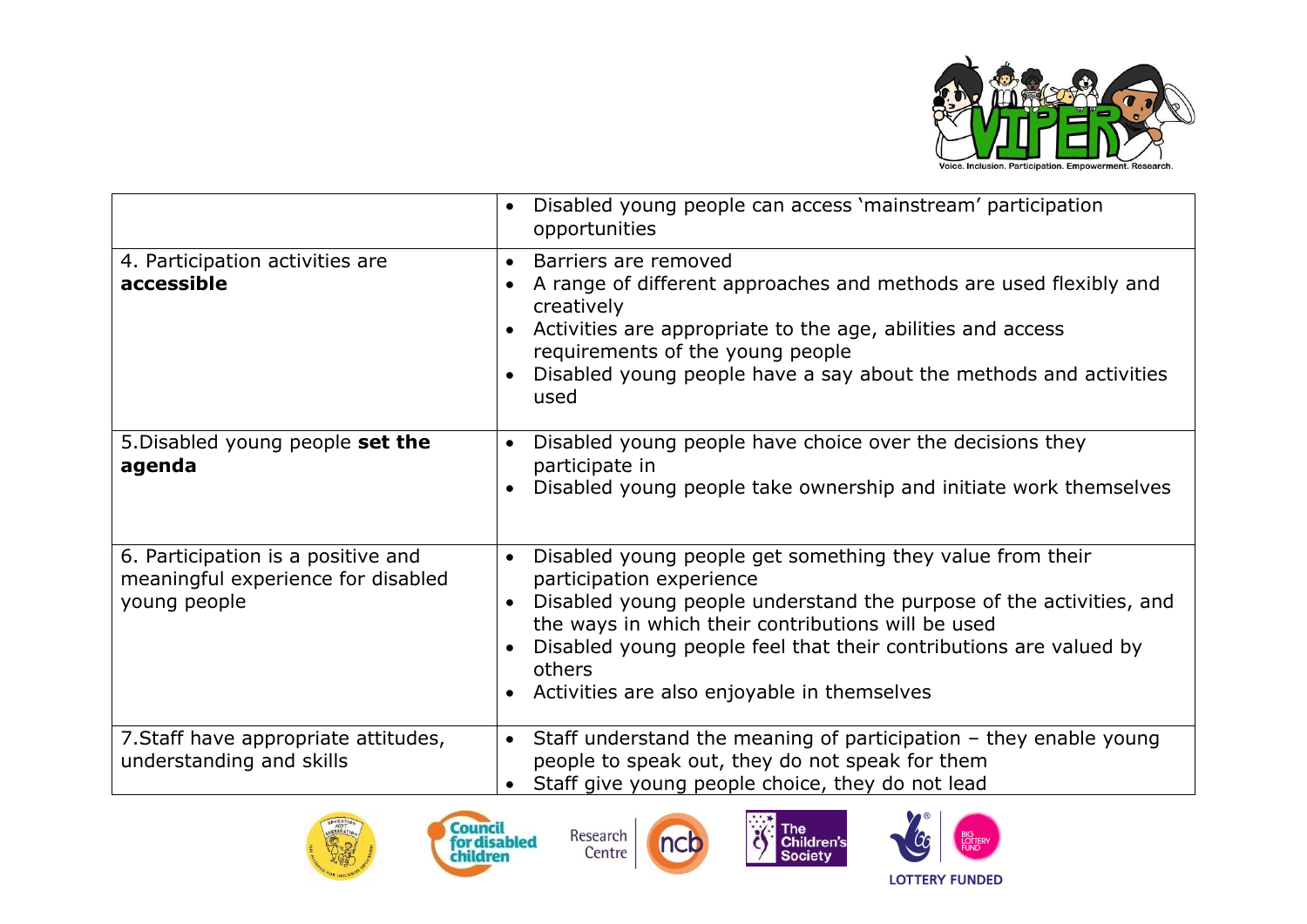

|                                                                                       | Staff treat disabled young people as individuals and support them to<br>$\bullet$<br>participate<br>Staff work within the social model of disability<br>Staff receive disability equality training<br>$\bullet$                                                                                                                                                                                                                                        |
|---------------------------------------------------------------------------------------|--------------------------------------------------------------------------------------------------------------------------------------------------------------------------------------------------------------------------------------------------------------------------------------------------------------------------------------------------------------------------------------------------------------------------------------------------------|
| 8. Participation is monitored and<br>evaluated                                        | Records are kept about participation activities and the young people<br>$\bullet$<br>who participate<br>Feedback from disabled young people is collected and used to<br>improve activities<br>Evidence of impact is collected<br>$\bullet$<br>Evaluation findings are acted upon and communicated to young<br>people and others<br>Disabled young people participate in evaluation processes<br>$\bullet$                                              |
| 9. Participation of disabled young<br>people brings about change                      | Disabled young people's participation is seen to make a difference -<br>$\bullet$<br>to individuals, services, organisations and beyond<br>These changes are communicated back to the disabled young<br>$\bullet$<br>people, and to others                                                                                                                                                                                                             |
| 10. The organisation shows that it<br>values disabled young people's<br>participation | Disabled young people are rewarded and recognised for their<br>$\bullet$<br>participation<br>Participation is acknowledged at a senior level within the<br>organisation, and this accurately reflects young people's own<br>experience (i.e. not 'bigging up' a tokenistic experience in order to<br>'tick the box')<br>Sufficient resources are allocated to enable ongoing meaningful<br>$\bullet$<br>participation<br>$\bullet$ $\bullet$ $\bullet$ |









**LOTTERY FUNDED**